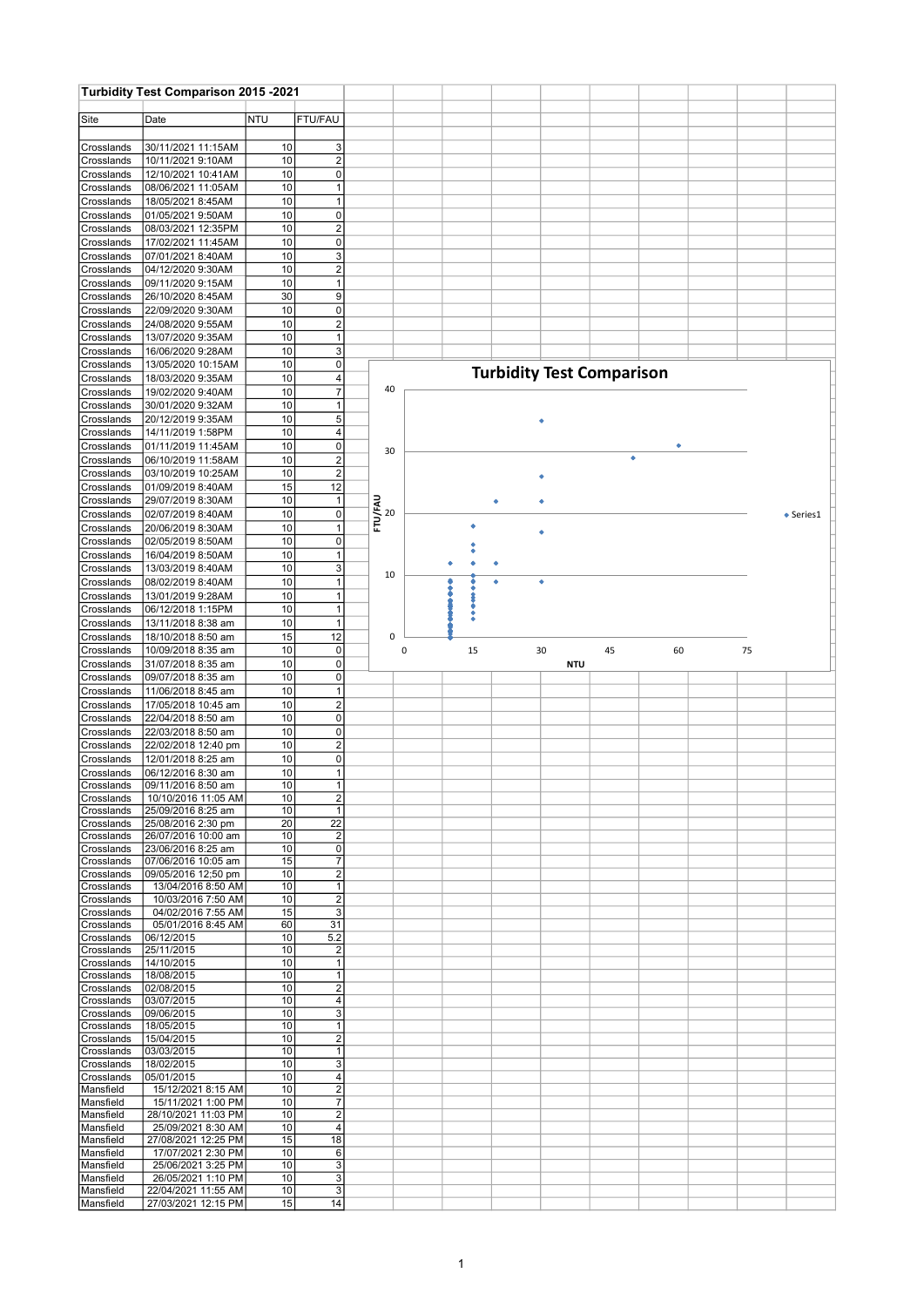| Mansfield    | 22/02/2021 3:10 PM                 | 10 | $\overline{\mathbf{c}}$ |  |  |  |  |  |
|--------------|------------------------------------|----|-------------------------|--|--|--|--|--|
|              |                                    |    |                         |  |  |  |  |  |
| Mansfield    | 31/01/2021 11:10 AM                | 10 | 3                       |  |  |  |  |  |
| Mansfield    | 29/12/2020 12:30 PM                | 10 | 5                       |  |  |  |  |  |
| Mansfield    | 30/11/2020 2:35 PM                 | 10 | $\mathbf 0$             |  |  |  |  |  |
| Mansfield    | 27/10/2020 12:42 PM                | 15 | 18                      |  |  |  |  |  |
| Mansfield    | 22/09/2020 10:28 AM                | 10 | 5                       |  |  |  |  |  |
|              |                                    |    |                         |  |  |  |  |  |
| Mansfield    | 24/08/2020 10:55 AM                | 15 | 9                       |  |  |  |  |  |
| Mansfield    | 13/07/2020 10:40 AM                | 10 | 4                       |  |  |  |  |  |
| Mansfield    | 16/06/2020 10:30 AM                | 10 | 8                       |  |  |  |  |  |
| Mansfield    | 13/05/2020 8:55 AM                 | 10 | 8                       |  |  |  |  |  |
|              |                                    |    |                         |  |  |  |  |  |
| Mansfield    | 15/04/2020 3:10 PM                 | 10 | 5                       |  |  |  |  |  |
| Mansfield    | 18/03/2020 10:40 am                | 15 | 10                      |  |  |  |  |  |
| Mansfield    | 19/02/2020 10:45 AM                | 10 | 12                      |  |  |  |  |  |
| Mansfield    | 30/01/2020 10:36 am                | 10 | 4                       |  |  |  |  |  |
| Mansfield    | 20/12/2019 10:40 am                | 10 | $\overline{1}$          |  |  |  |  |  |
|              |                                    |    |                         |  |  |  |  |  |
| Mansfield    | 13/11/2019 9:45 am                 | 10 | 1                       |  |  |  |  |  |
| Mansfield    | 06/10/2019 1:37 pm                 | 10 | $\overline{\mathbf{c}}$ |  |  |  |  |  |
| Mansfield    | 29/09/2019 9:45 am                 | 10 | 3                       |  |  |  |  |  |
| Mansfield    | 25/08/2019 11:16 am                | 10 | $\mathbf{1}$            |  |  |  |  |  |
|              |                                    |    |                         |  |  |  |  |  |
| Mansfield    | 12/07/2019 10:19 am                | 10 | 4                       |  |  |  |  |  |
| Mansfield    | 10/01/2019 8:45 am                 | 10 | $\mathbf 0$             |  |  |  |  |  |
| Mansfield    | 24/12/2018 9:28 am                 | 15 | $\overline{8}$          |  |  |  |  |  |
| Mansfield    | 30/10/2018 9:00 am                 | 10 | 5                       |  |  |  |  |  |
| Mansfield    | 28/08/2018 8:30 am                 | 10 | 1                       |  |  |  |  |  |
|              |                                    |    |                         |  |  |  |  |  |
| Mansfield    | 28/07/2018 10:00 am                | 10 | $\mathbf{1}$            |  |  |  |  |  |
| Mansfield    | 27/06/2018 11:15 am                | 10 | $\overline{9}$          |  |  |  |  |  |
| Mansfield    | 28/05/2018 8:40 am                 | 10 | 6                       |  |  |  |  |  |
| Mansfield    | 28/04/2018 8:30 am                 | 10 |                         |  |  |  |  |  |
| Mansfield    | 31/03/2018 8:30 am                 | 10 | $\overline{2}$          |  |  |  |  |  |
|              |                                    |    |                         |  |  |  |  |  |
| Mansfield    | 28/02/2018 9:15 am                 | 10 | $\overline{7}$          |  |  |  |  |  |
| Mansfield    | 27/11/2016 9:00 am                 | 10 | $\overline{6}$          |  |  |  |  |  |
| Mansfield    | 23/10/2016 1:15 pm                 | 10 | 4                       |  |  |  |  |  |
| Mansfield    | 20/09/2016 9:00 am                 | 10 | 6                       |  |  |  |  |  |
| Mansfield    | 25/08/2016 3:00 pm                 | 30 | 35                      |  |  |  |  |  |
|              |                                    |    |                         |  |  |  |  |  |
| Mansfield    | 26/07/2016 12:10 pm                | 10 | 8                       |  |  |  |  |  |
| Mansfield    | 15/06/2016 3:00 pm                 | 10 | 8                       |  |  |  |  |  |
| Mansfield    | 26/05/2016 10:30 AM                | 10 | $\mathbf{1}$            |  |  |  |  |  |
| Mansfield    | 27/04/2016 2:30 PM                 | 10 |                         |  |  |  |  |  |
| Mansfield    | 22/03/2016 9:25 AM                 | 10 |                         |  |  |  |  |  |
|              |                                    |    | 4                       |  |  |  |  |  |
| Mansfield    | 26/01/2016 8:30 AM                 | 10 | $\overline{5}$          |  |  |  |  |  |
| Mansfield    | 24/12/2015                         | 10 | $\mathbf{1}$            |  |  |  |  |  |
| Mansfield    | 27/10/2015                         | 10 | $\overline{2}$          |  |  |  |  |  |
| Mansfield    | 27/09/2015                         | 10 | 9                       |  |  |  |  |  |
|              |                                    |    |                         |  |  |  |  |  |
|              | Charltons Ck   30/11/2021 12:20 PM | 10 | $\overline{9}$          |  |  |  |  |  |
|              | Charltons Ck   10/11/2021 11:35 AM | 10 | 9                       |  |  |  |  |  |
| Charltons Ck | 12/10/2021 11:42 AM                | 20 | 9                       |  |  |  |  |  |
| Charltons Ck | 08/09/2021 8:32 AM                 | 10 | 5                       |  |  |  |  |  |
| Charltons Ck | 04/08/2021 8:15 AM                 | 15 | 8                       |  |  |  |  |  |
|              |                                    |    |                         |  |  |  |  |  |
| Charltons Ck | 24/07/2021 8:20 AM                 | 10 | 4                       |  |  |  |  |  |
| Charltons Ck | 09/06/2021 1:15 PM                 | 10 | $\overline{\mathbf{c}}$ |  |  |  |  |  |
| Charltons Ck | 18/05/2021 10:35 AM                | 10 | $\overline{5}$          |  |  |  |  |  |
| Charltons Ck | 01/05/2021 8:55 AM                 | 10 | $\mathbf{1}$            |  |  |  |  |  |
| Charltons Ck | 08/03/2021 11:25 AM                | 10 | $\overline{2}$          |  |  |  |  |  |
|              |                                    |    |                         |  |  |  |  |  |
| Charltons Ck | 18/02/2021 12:55 AM                | 10 | $\overline{2}$          |  |  |  |  |  |
| Charltons Ck | 07/01/2021 8:45 AM                 | 10 | $\overline{2}$          |  |  |  |  |  |
|              | Charltons Ck   04/12/2020 11:15 AM | 10 | $\overline{2}$          |  |  |  |  |  |
| Charltons Ck | 09/11/2020 10:30 AM                | 10 | $\overline{4}$          |  |  |  |  |  |
|              |                                    |    |                         |  |  |  |  |  |
| Charltons Ck | 26/10/2020 9:40 AM                 | 30 | 26                      |  |  |  |  |  |
| Charltons Ck | 04/09/2020 7:20 AM                 | 10 | 3                       |  |  |  |  |  |
| Charltons Ck | 09/08/2020 1:35 PM                 | 15 | 15                      |  |  |  |  |  |
| Charltons Ck | 02/07/2020 7:50 AM                 | 10 | 4                       |  |  |  |  |  |
| Charltons Ck | 10/06/2020 7:11 AM                 | 10 | 5                       |  |  |  |  |  |
| Charltons Ck | 05/05/2020 10:05 AM                | 10 | $\overline{7}$          |  |  |  |  |  |
|              |                                    |    |                         |  |  |  |  |  |
| Charltons Ck | 10/04/2020 12:01 PM                | 10 | 9                       |  |  |  |  |  |
| Charltons Ck | 06/03/2020 7:50 AM                 | 30 | 22                      |  |  |  |  |  |
| Charltons Ck | 17/02/2020 12:30 PM                | 10 | $\overline{2}$          |  |  |  |  |  |
|              | Charltons Ck   21/01/2020 11:57 AM | 10 | 8                       |  |  |  |  |  |
| Charltons Ck | 01/11/2019 3:35 PM                 | 10 | 5                       |  |  |  |  |  |
|              | 03/10/2019 7:35 AM                 |    |                         |  |  |  |  |  |
| Charltons Ck |                                    | 10 | 3                       |  |  |  |  |  |
| Charltons Ck | 01/09/2019 7:45 AM                 | 15 | 9                       |  |  |  |  |  |
| Charltons Ck | 29/07/2019 9:25 AM                 | 10 | 0                       |  |  |  |  |  |
| Charltons Ck | 02/07/2019 9:35 AM                 | 10 | 0                       |  |  |  |  |  |
| Charltons Ck | 20/06/2019 9:25 AM                 | 10 | $\overline{c}$          |  |  |  |  |  |
| Charltons Ck | 02/05/2019 7:40 AM                 | 10 | 4                       |  |  |  |  |  |
|              |                                    |    |                         |  |  |  |  |  |
| Charltons Ck | 17/04/2019 12:11 PM                | 10 | $\overline{2}$          |  |  |  |  |  |
| Charltons Ck | 13/03/2019 7:40 AM                 | 10 | $\overline{5}$          |  |  |  |  |  |
| Charltons Ck | 08/02/2019 9:30 AM                 | 10 | 3                       |  |  |  |  |  |
| Charltons Ck | 13/01/2019 10:38 AM                | 10 | 5                       |  |  |  |  |  |
| Charltons Ck | 06/12/2018 8:15 AM                 | 15 | 4                       |  |  |  |  |  |
|              |                                    |    |                         |  |  |  |  |  |
| Charltons Ck | 13/11/2018 9:37 AM                 | 10 | $\mathbf{1}$            |  |  |  |  |  |
| Charltons Ck | 18/10/2018 9:50 AM                 | 10 | 5                       |  |  |  |  |  |
| Charltons Ck | 10/09/2018 7:45 AM                 | 10 | $\mathbf{1}$            |  |  |  |  |  |
| Charltons Ck | 31/07/2018 9:30 AM                 | 10 | $\overline{2}$          |  |  |  |  |  |
| Charltons Ck |                                    | 10 | $\mathbf 0$             |  |  |  |  |  |
|              | 09/07/2018 9:25 AM                 |    |                         |  |  |  |  |  |
| Charltons Ck | 11/06/2018 9:45 AM                 | 10 | 3                       |  |  |  |  |  |
| Charltons Ck | 17/05/2018 2:00 PM                 | 10 | 6                       |  |  |  |  |  |
| Charltons Ck | 22/04/2018 7:45 AM                 | 10 | $\overline{5}$          |  |  |  |  |  |
| Charltons Ck | 22/03/2018 7:50 AM                 | 10 | $\mathbf 0$             |  |  |  |  |  |
| Charltons Ck | 26/02/2018 7:50 AM                 | 20 | 12                      |  |  |  |  |  |
|              |                                    |    |                         |  |  |  |  |  |